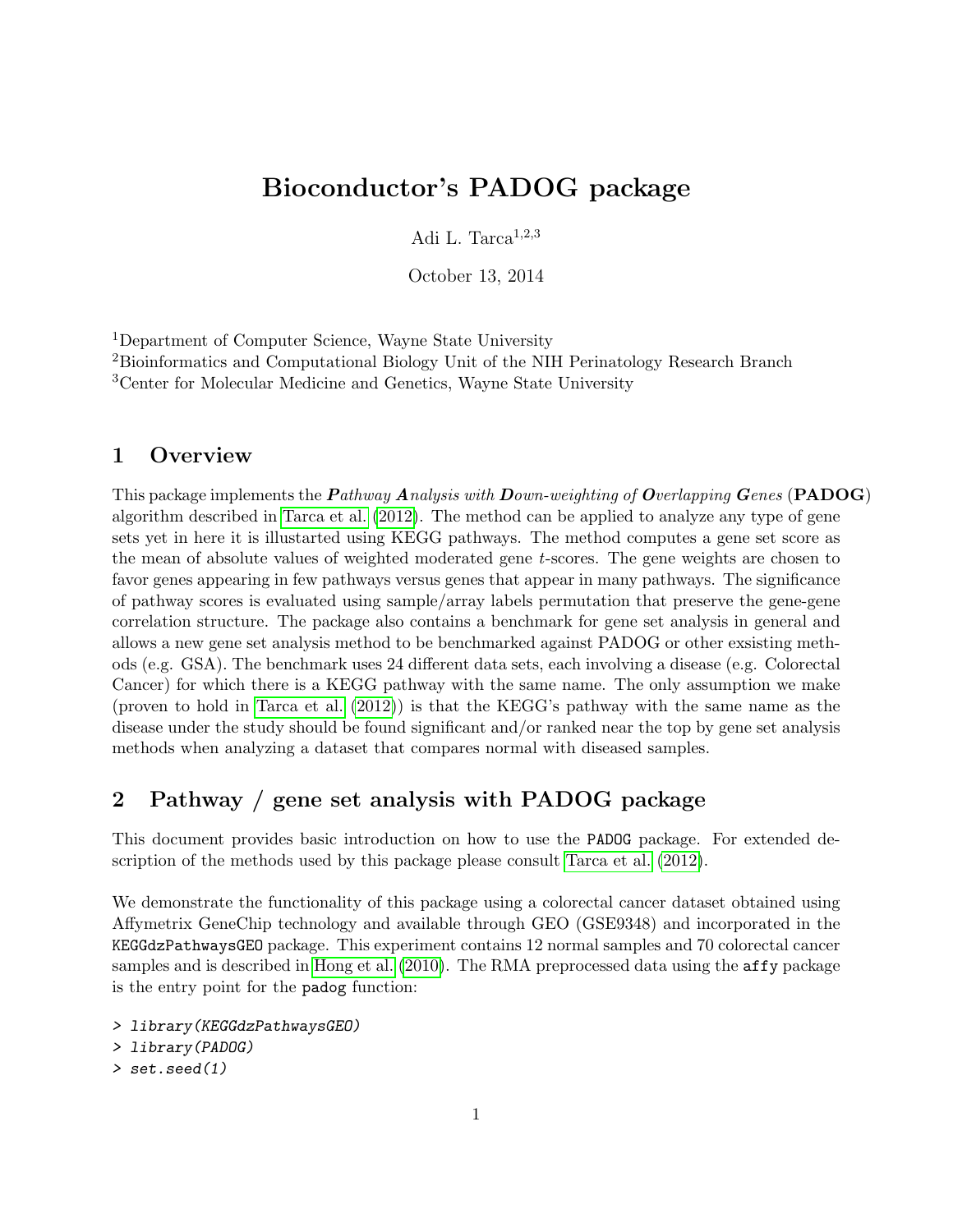```
> set="GSE9348"
> data(list=set,package="KEGGdzPathwaysGEO")
> x=get(set)
> #Extract from the dataset the required info
> exp=experimentData(x);
> dataset= exp@name
> dat.m=exprs(x)
> ano=pData(x)
> design= notes(exp)$design
> annotation= paste(x@annotation,".db",sep="")
> targetGeneSets= notes(exp)$targetGeneSets
> #run padog function on KEGG pathways
> #use NI=1000 for accurate results
> myr=padog(
+ esetm=dat.m,
+ group=ano$Group,
+ paired=design=="Paired",
+ block=ano$Block,
+ targetgs=targetGeneSets,
+ annotation=annotation,
+ gslist="KEGG.db",
+ organism="hsa",
+ verbose=FALSE,
+ Nmin=3,
+ NI=50,
+ plots=TRUE)
> myr[1:15,-c(4,5)]Name ID Size PmeanAbsT Ppadog
04110 Cell cycle 04110 122 0.0002 2e-04
03008 Ribosome biogenesis in eukaryotes 03008 70 0.0002 2e-04
00230 Purine metabolism 00230 153 0.0002 2e-04
04976 Bile secretion 04976 71 0.0002 2e-04
00071 Fatty acid metabolism 00071 42 0.0200 2e-04
00062 Fatty acid elongation in mitochondria 00062 7 0.0002 2e-04
00460 Cyanoamino acid metabolism 00460 7 0.0002 2e-04
04964 Proximal tubule bicarbonate reclamation 04964 23 0.0800 2e-02
00920 Sulfur metabolism 00920 11 0.1400 2e-02
05210 Colorectal cancer 05210 62 0.1800 2e-02
05223 Non-small cell lung cancer 05223 54 0.2600 2e-02
03013 RNA transport 03013 139 0.0400 4e-02
00500 Starch and sucrose metabolism 00500 37 0.0600 4e-02
00983 Drug metabolism - other enzymes 00983 38 0.0600 4e-02
05222 Small cell lung cancer 05222 85 0.0400 4e-02
```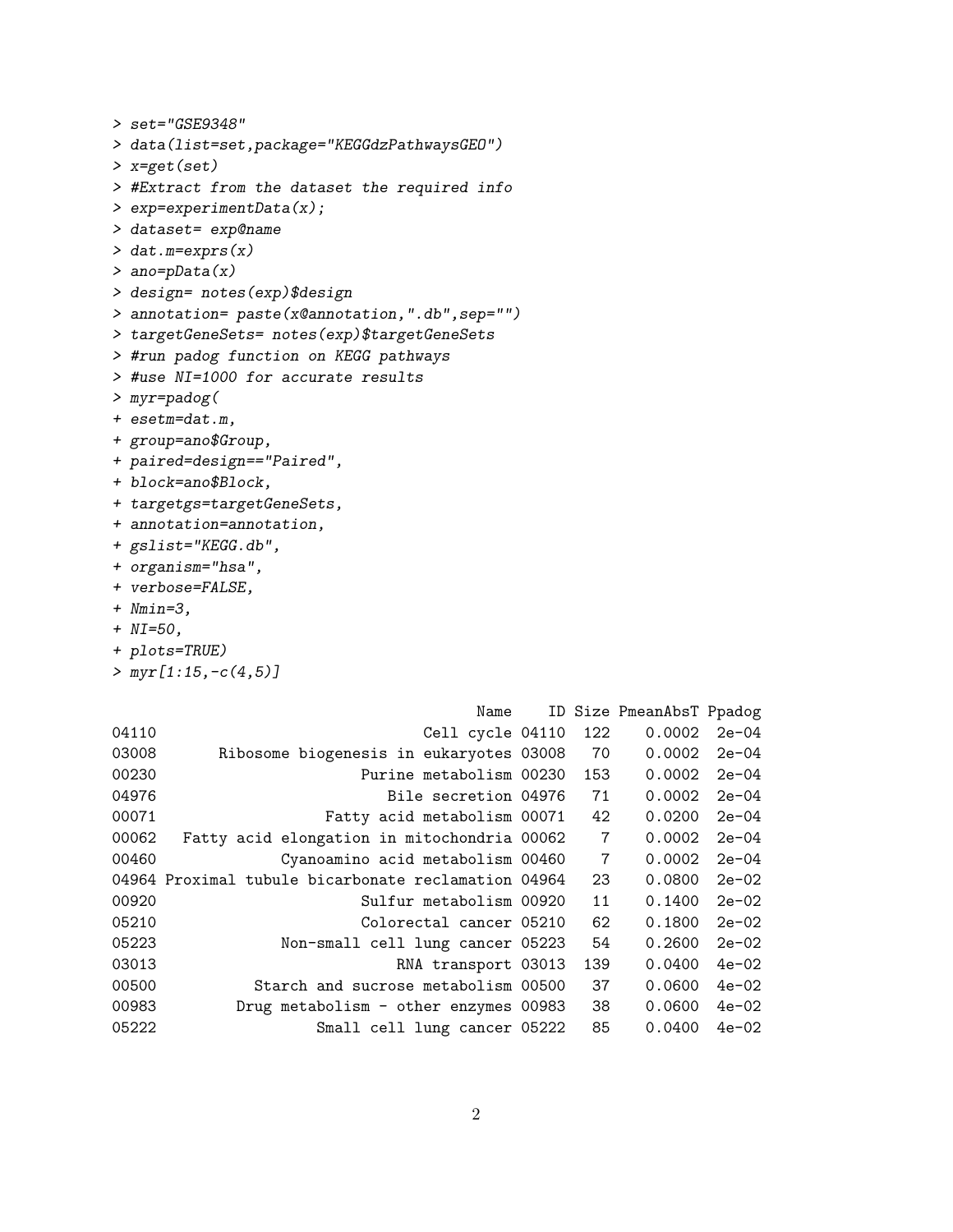

**PADOG after first standardization**



Note that for this colorectal cancer dataset it is reasonbale to expect that the KEGG's Colorectal cancer pathway will be found significant and/or ranked close to the top. PmeanAbsT corresponds to the p-value obtained without using gene weights and hence the result is worse (higher p-value) compared to Ppadog obtained by using the gene weights that are inversly related to how often the genes apear accross all gene sets to be analyzed. The plot created when plots=TRUE in the call to padog shows how gene weighting improves the gene set analysis for the traget pathway set via the targetgs argument. Figure above shows the distribution of pathway/gene set scores ( $y$  axis) for PADOG and ABSmT (which is PADOG without weights) after the first standardization (row randomization) and after second standardization (between gene sets standardization). The  $x$  axis represents the number of iterations. Iteration 0 uses true class labels, all others used randomly permuted labels. The target pathway (set via the targetgs argument) in this dataset is the Colorectal Cancer pathway (KEGG ID 05210). Its score is shown with a red bullet throughout all 4 panels, and a red horizontal line marks its level when obtained with the true class labels  $(ite = 0, x-axis)$ . The box plots of scores obtained with the true class labels are also highlighted in blue. With PADOG, after the second standardization, the target pathway scores obtained from permutations are less frequently above the red line (0/20) (more extreme) than for ABSmT (5/20). Over 1,000 iterations,  $p_{PADOG}$  was estimated to be 0.013 while  $p_{ABSmT}$  worse, i.e. 0.135.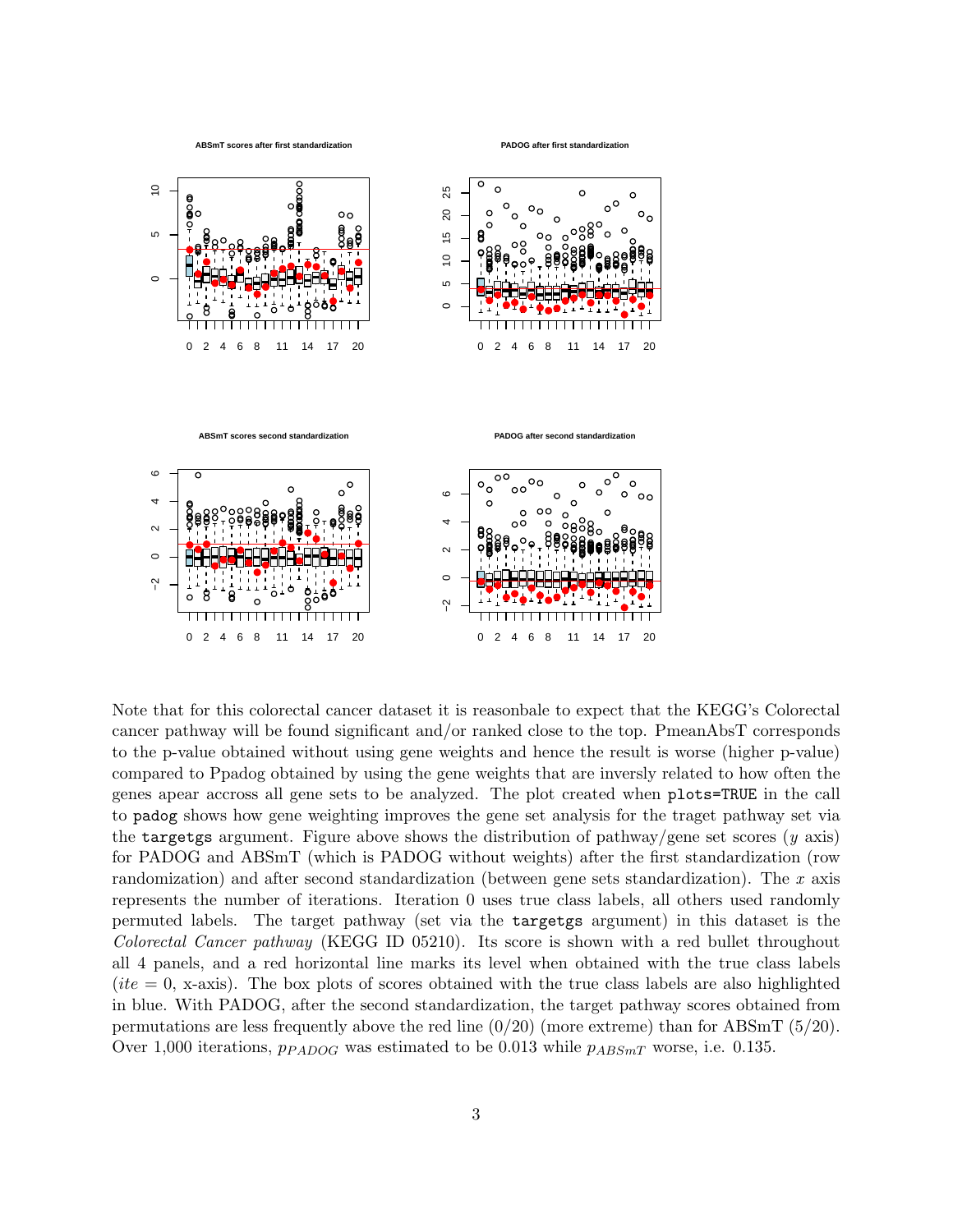| <b>GEOID</b>   | Pubmed   | Ref.                           | Disease/Target pathway     | <b>KEGGID</b> | <b>Tissue</b> |
|----------------|----------|--------------------------------|----------------------------|---------------|---------------|
| <b>GSE1297</b> | 14769913 | Blalock et al. $(2004)$        | Alzheimer's Disease        | hsa05010      | Hippocampa    |
| <b>GSE5281</b> | 17077275 | Liang et al. $(2007)$          | Alzheimer's Disease        | hsa05010      | Brain, Ento   |
| GSE5281        | 17077275 | Liang et al. $(2007)$          | Alzheimer's Disease        | hsa05010      | Brain, hippe  |
| GSE5281        | 17077275 | Liang et al. $(2007)$          | Alzheimer's Disease        | hsa05010      | Brain, Prim   |
| GSE20153       | 20926834 | Zheng et al. $(2010)$          | Parkinson's disease        | hsa05012      | Lymphoblas    |
| GSE20291       | 15965975 | Zhang et al. $(2005)$          | Parkinson's disease        | hsa05012      | Postmorten    |
| GSE8762        | 17724341 | Runne et al. $(2007)$          | Huntington's disease       | hsa05016      | Lymphocyte    |
| <b>GSE4107</b> | 17317818 | Hong et al. $(2007)$           | Colorectal Cancer          | hsa05210      | Mucosa        |
| GSE8671        | 18171984 | Sabates-Bellver et al. (2007)  | Colorectal Cancer          | hsa05210      | Colon         |
| GSE9348        | 20143136 | Hong et al. $(2010)$           | Colorectal Cancer          | hsa05210      | Colon         |
| GSE14762       | 19252501 | Wang et al. $(2009)$           | Renal Cancer               | hsa05211      | Kidney        |
| <b>GSE781</b>  | 14641932 | Lenburg et al. $(2003)$        | Renal Cancer               | hsa05211      | Kidney        |
| GSE15471       | 19260470 | Badea et al. $(2008)$          | Pancreatic Cancer          | hsa05212      | Pancreas      |
| GSE16515       | 19732725 | Pei et al. $(2009)$            | Pancreatic Cancer          | hsa05212      | Pancreas      |
| GSE19728       |          |                                | Glioma                     | hsa05214      | <b>Brain</b>  |
| GSE21354       |          |                                | Glioma                     | hsa05214      | Brain, Spin   |
| GSE6956        | 18245496 | Wallace et al. $(2008)$        | Prostate Cancer            | hsa05215      | Prostate      |
| GSE6956        | 18245496 | Wallace et al. $(2008)$        | Prostate Cancer            | hsa05215      | Prostate      |
| GSE3467        | 16365291 | He et al. $(2005)$             | Thyroid Cancer             | hsa05216      | Thyroid       |
| GSE3678        |          |                                | Thyroid Cancer             | hsa05216      | Thyroid       |
| GSE9476        | 17910043 | Stirewalt et al. (2008)        | Acute myeloid leukemia     | hsa05221      | Blood, Bone   |
| GSE18842       | 20878980 | Sanchez-Palencia et al. (2010) | Non-Small Cell Lung Cancer | hsa05223      | Lung          |
| GSE19188       | 20421987 | Hou et al. $(2010)$            | Non-Small Cell Lung Cancer | hsa05223      | Lung          |
| <b>GSE3585</b> | 17045896 | Barth et al. $(2006)$          | Dilated cardiomyopathy     | hsa05414      | Heart         |

<span id="page-3-0"></span>Table 1: The 24 datasets used in the benchmark of pathway analysis methods

The 24 datasets used to compare the pathway analysis methods were obtained from GEO.

### 3 Benchmark of gene set analysis methods

The entire collection of 24 datasets available in KEGGdzPathwaysGEO package that can be used to benchmark PADOG against existing approaches is given in Table [1:](#page-3-0)

To illustrate how to compare PADOG against a user defined gene set analysis method we create a function called randomF that assignes random uniform P-values to gene sets. The user defined function has to take in 3 arguments:

- 1. set: the name of a dataset available in from the KEGGdzPathwaysGEO package;
- 2. mygslist: a list with elements being vectors of gene ids for a given geneset
- 3. minsize: minimum number of genes in a geneset to be considered for analysis

The output should be a dataframe with columns: ID, P, Rank, Dataset, Method for the geneset(s) considered to be relevant in that dataset (targetGeneSets).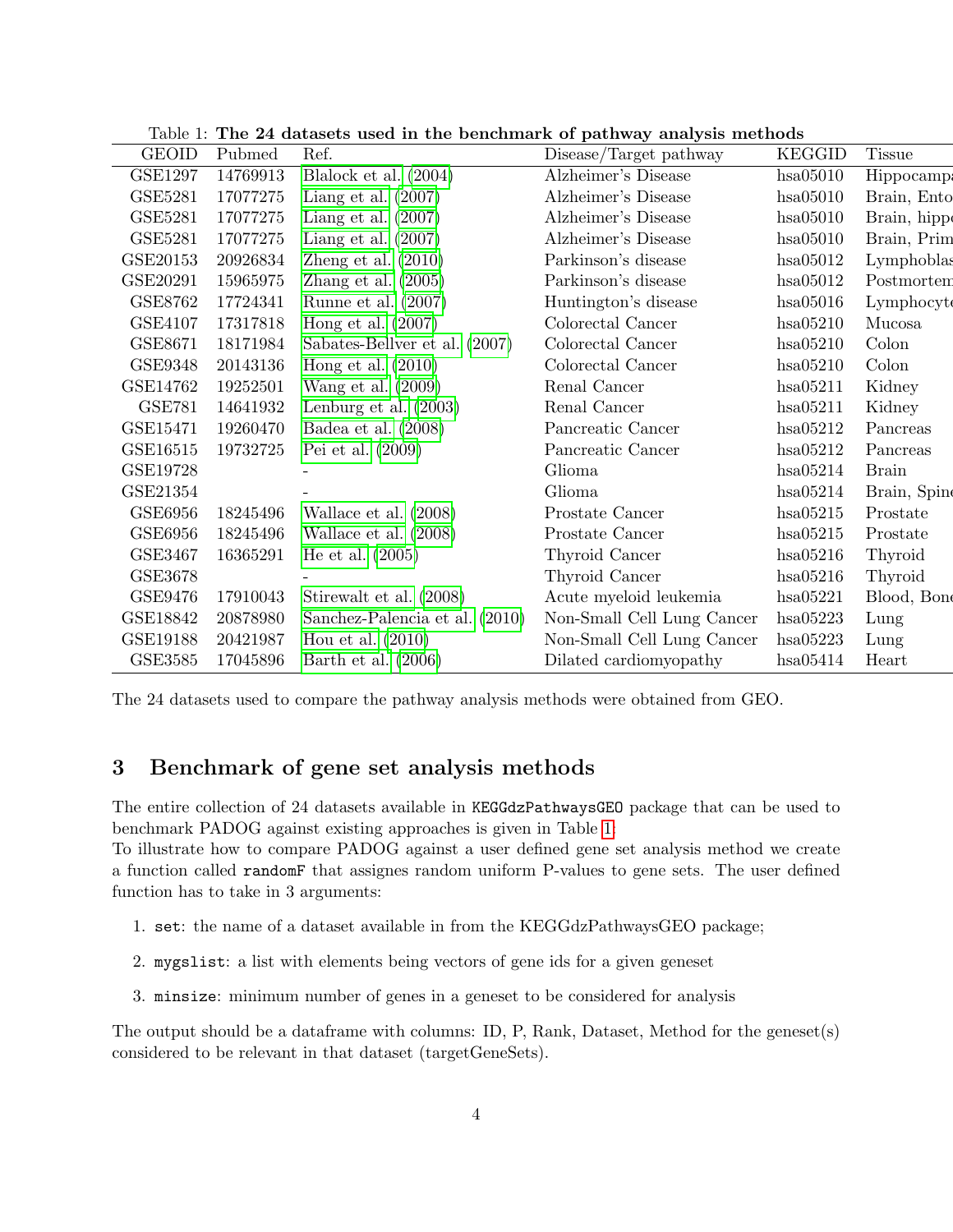```
> randomF=function(set,mygslist,minsize){
+ set.seed(1)
+ #this loads the dataset in an ExpressionSet object called x
+ data(list=set,package="KEGGdzPathwaysGEO")
+ x=get(set)
+
+ #Extract from the dataset the required info to be passed to padog
+ exp=experimentData(x);
+ dat.m=exprs(x)
+ ano=pData(x)
+ dataset= exp@name
+ design= notes(exp)$design
+ annotation= paste(x@annotation,".db",sep="")
+ targetGeneSets= notes(exp)$targetGeneSets
+
+
+ #get rid of duplicates probesets per ENTREZ ID by keeping the probeset
+ #with smallest p-value (computed using limma)
+ aT1=filteranot(esetm=dat.m,group=ano$Group,paired=(design=="Paired"),
+ block=ano$Block,annotation=annotation)
+ #create an output dataframe for this toy method with random gene set p-values
+ mygslistSize=unlist(lapply(mygslist,function(x){length(intersect(aT1$ENTREZID,x))}))
+ res=data.frame(ID=names(mygslist),P=runif(length(mygslist)),
+ Size=mygslistSize,stringsAsFactors=FALSE)
+ res$FDR=p.adjust(res$P,"fdr")
+ #drop genesets with less than minsize genes in the current dataset
+ res=res[res$Size>=minsize,]
+ #compute ranks
+ res$Rank=rank(res$P)/dim(res)[1]*100
+ #needed to compare ranks between methods; must be the same as given
+ #in mymethods argument "list(myRand="
+ res$Method="myRand";
+ #needed because comparisons of ranks between methods is paired at dataset level
+ res$Dataset<-dataset;
+ #output only result for the targetGeneSets
+ #which are gene sets expected to be relevant in this dataset
+ return(res[res$ID %in% targetGeneSets,])
+ }
> #run the analysis on all 24 datasets and compare the new method "myRand" with
> #PADOG and GSA (if installed) (chosen as reference since is listed first in the existingMetho
> #if the package parallel is installed datasets are analyzed in parallel.
> #out=compPADOG(datasets=NULL,existingMethods=c("GSA","PADOG"),
> #mymethods=list(myRand=randomF),
> #gslist="KEGG.db",Nmin=3,NI=1000,plots=TRUE,verbose=FALSE)
```

```
\mathbf{v}
```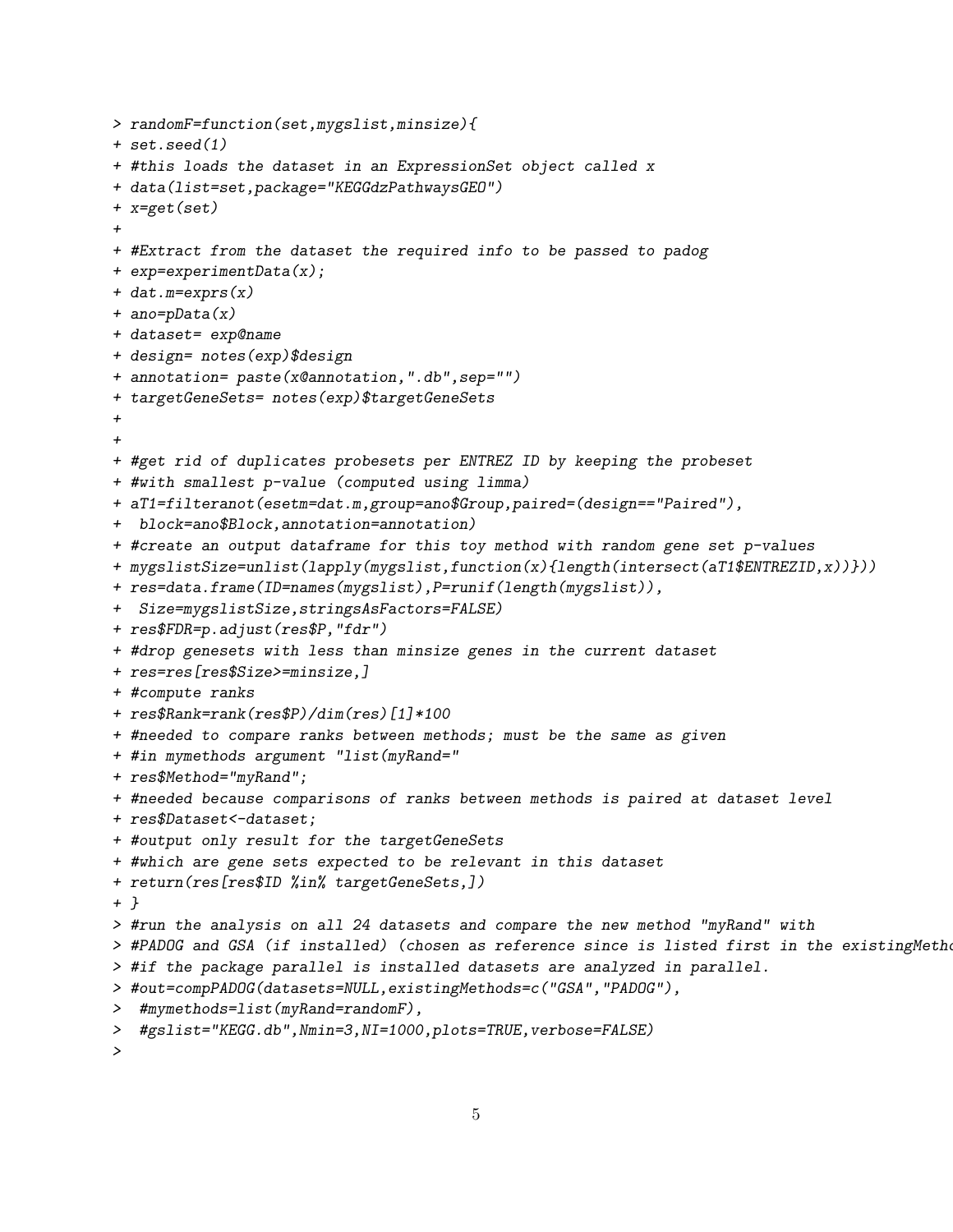```
> #compare myRand against PADOG on 4 datasets only
> #mysets=data(package="KEGGdzPathwaysGEO")$results[,"Item"]
> mysets=c("GSE9348","GSE8671","GSE1297")
> out=compPADOG(datasets=mysets,existingMethods=c("PADOG"),
+ mymethods=list(myRand=randomF),
+ gslist="KEGG.db", Nmin=3, NI=40, plots=TRUE, verbose=FALSE)
> print(out)
$summary
 Method p geomean p med % p.value<0.05 % q.value<0.05 rank mean rank med
1 PADOG 0.006786044 0.025 66.67 33.33 5.611275 5.752212
2 myRand 0.1675201 0.5995658 33.33 0 39.97116 59.73451
 p Wilcox. p LME coef. LME
1 1.0000000 0.00000
2 0.875 0.8379292 34.35988
$ranks
$ranks$PADOG
[1] 5.752212 6.637168 4.444444
$ranks$myRand
[1] 59.7345133 59.7345133 0.4444444
$pvalues
$pvalues$PADOG
[1] 0.02500 0.00025 0.05000
$pvalues$myRand
[1] 0.59956583 0.59956583 0.01307758
$qvalues
$qvalues$PADOG
[1] 0.40357143 0.00353125 0.75000000
$qvalues$myRand
[1] 0.9691438 0.9691438 0.9691438
>
```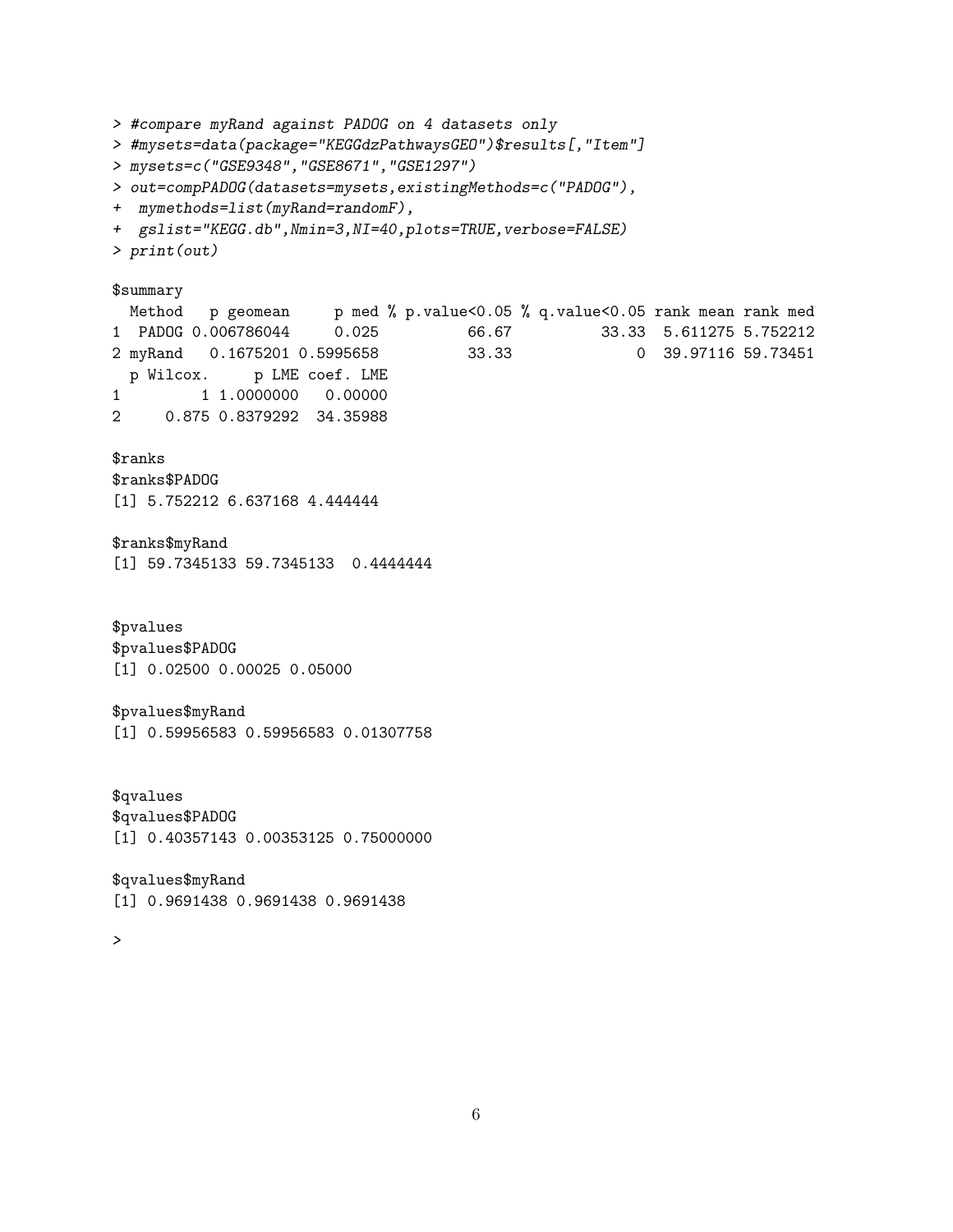

Details about the meaning of the columns in the out table are given in [Tarca et al.](#page-8-0) [\(2012\)](#page-8-0). The better the method, the smaller the p-values and ranks for the target pathways, since these are supposted to be significant to their respective datasets.

## References

- <span id="page-6-1"></span>L. Badea, V. Herlea, S. O. Dima, T. Dumitrascu, and I. Popescu. Combined gene expression analysis of whole-tissue and microdissected pancreatic ductal adenocarcinoma identifies genes specifically overexpressed in tumor epithelia. Hepatogastroenterology, 55:2016–2027, 2008.
- <span id="page-6-2"></span>A. S. Barth, R. Kuner, A. Buness, M. Ruschhaupt, S. Merk, L. Zwermann, S. Kaab, E. Kreuzer, G. Steinbeck, U. Mansmann, A. Poustka, M. Nabauer, and H. Sultmann. Identification of a common gene expression signature in dilated cardiomyopathy across independent microarray studies. J. Am. Coll. Cardiol., 48:1610–1617, Oct 2006.
- <span id="page-6-0"></span>E. M. Blalock, J. W. Geddes, K. C. Chen, N. M. Porter, W. R. Markesbery, and P. W. Landfield. Incipient Alzheimer's disease: microarray correlation analyses reveal major transcriptional and tumor suppressor responses. Proc. Natl. Acad. Sci. U.S.A., 101:2173–2178, Feb 2004.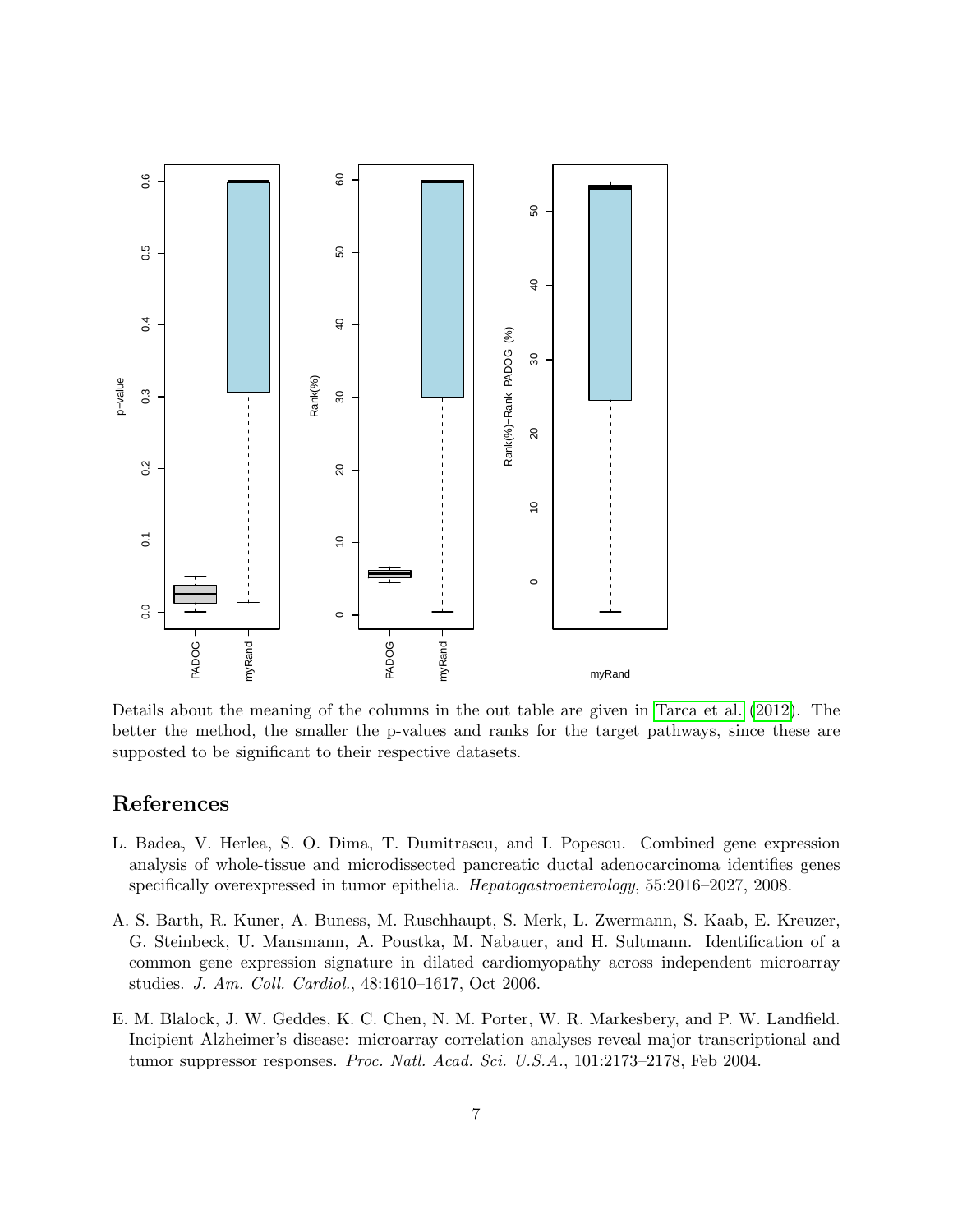- <span id="page-7-7"></span>H. He, K. Jazdzewski, W. Li, S. Liyanarachchi, R. Nagy, S. Volinia, G. A. Calin, C. G. Liu, K. Franssila, S. Suster, R. T. Kloos, C. M. Croce, and A. de la Chapelle. The role of microRNA genes in papillary thyroid carcinoma. Proc. Natl. Acad. Sci. U.S.A., 102:19075–19080, Dec 2005.
- <span id="page-7-3"></span>Y. Hong, K. S. Ho, K. W. Eu, and P. Y. Cheah. A susceptibility gene set for early onset colorectal cancer that integrates diverse signaling pathways: implication for tumorigenesis. Clin. Cancer Res., 13:1107–1114, Feb 2007.
- <span id="page-7-0"></span>Y. Hong, T. Downey, K. W. Eu, P. K. Koh, and P. Y. Cheah. A 'metastasis-prone' signature for early-stage mismatch-repair proficient sporadic colorectal cancer patients and its implications for possible therapeutics. Clin. Exp. Metastasis, 27:83–90, Feb 2010.
- <span id="page-7-10"></span>J. Hou, J. Aerts, B. den Hamer, W. van Ijcken, M. den Bakker, P. Riegman, C. van der Leest, P. van der Spek, J. A. Foekens, H. C. Hoogsteden, F. Grosveld, and S. Philipsen. Gene expressionbased classification of non-small cell lung carcinomas and survival prediction. PLoS ONE, 5: e10312, 2010.
- <span id="page-7-5"></span>M. E. Lenburg, L. S. Liou, N. P. Gerry, G. M. Frampton, H. T. Cohen, and M. F. Christman. Previously unidentified changes in renal cell carcinoma gene expression identified by parametric analysis of microarray data. BMC Cancer, 3:31, Nov 2003.
- <span id="page-7-1"></span>W. S. Liang, T. Dunckley, T. G. Beach, A. Grover, D. Mastroeni, D. G. Walker, R. J. Caselli, W. A. Kukull, D. McKeel, J. C. Morris, C. Hulette, D. Schmechel, G. E. Alexander, E. M. Reiman, J. Rogers, and D. A. Stephan. Gene expression profiles in anatomically and functionally distinct regions of the normal aged human brain. Physiol. Genomics, 28:311–322, Feb 2007.
- <span id="page-7-6"></span>H. Pei, L. Li, B. L. Fridley, G. D. Jenkins, K. R. Kalari, W. Lingle, G. Petersen, Z. Lou, and L. Wang. FKBP51 affects cancer cell response to chemotherapy by negatively regulating Akt. Cancer Cell, 16:259–266, Sep 2009.
- <span id="page-7-2"></span>H. Runne, A. Kuhn, E. J. Wild, W. Pratyaksha, M. Kristiansen, J. D. Isaacs, E. Regulier, M. Delorenzi, S. J. Tabrizi, and R. Luthi-Carter. Analysis of potential transcriptomic biomarkers for Huntington's disease in peripheral blood. Proc. Natl. Acad. Sci. U.S.A., 104:14424-14429, Sep 2007.
- <span id="page-7-4"></span>J. Sabates-Bellver, L. G. Van der Flier, M. de Palo, E. Cattaneo, C. Maake, H. Rehrauer, E. Laczko, M. A. Kurowski, J. M. Bujnicki, M. Menigatti, J. Luz, T. V. Ranalli, V. Gomes, A. Pastorelli, R. Faggiani, M. Anti, J. Jiricny, H. Clevers, and G. Marra. Transcriptome profile of human colorectal adenomas. Mol. Cancer Res., 5:1263–1275, Dec 2007.
- <span id="page-7-9"></span>A. Sanchez-Palencia, M. Gomez-Morales, J. A. Gomez-Capilla, V. Pedraza, L. Boyero, R. Rosell, and M. E. Farez-Vidal. Gene expression profiling reveals novel biomarkers in nonsmall cell lung cancer. Int. J. Cancer, Sep 2010.
- <span id="page-7-8"></span>D. L. Stirewalt, S. Meshinchi, K. J. Kopecky, W. Fan, E. L. Pogosova-Agadjanyan, J. H. Engel, M. R. Cronk, K. S. Dorcy, A. R. McQuary, D. Hockenbery, B. Wood, S. Heimfeld, and J. P. Radich. Identification of genes with abnormal expression changes in acute myeloid leukemia. Genes Chromosomes Cancer, 47:8–20, Jan 2008.